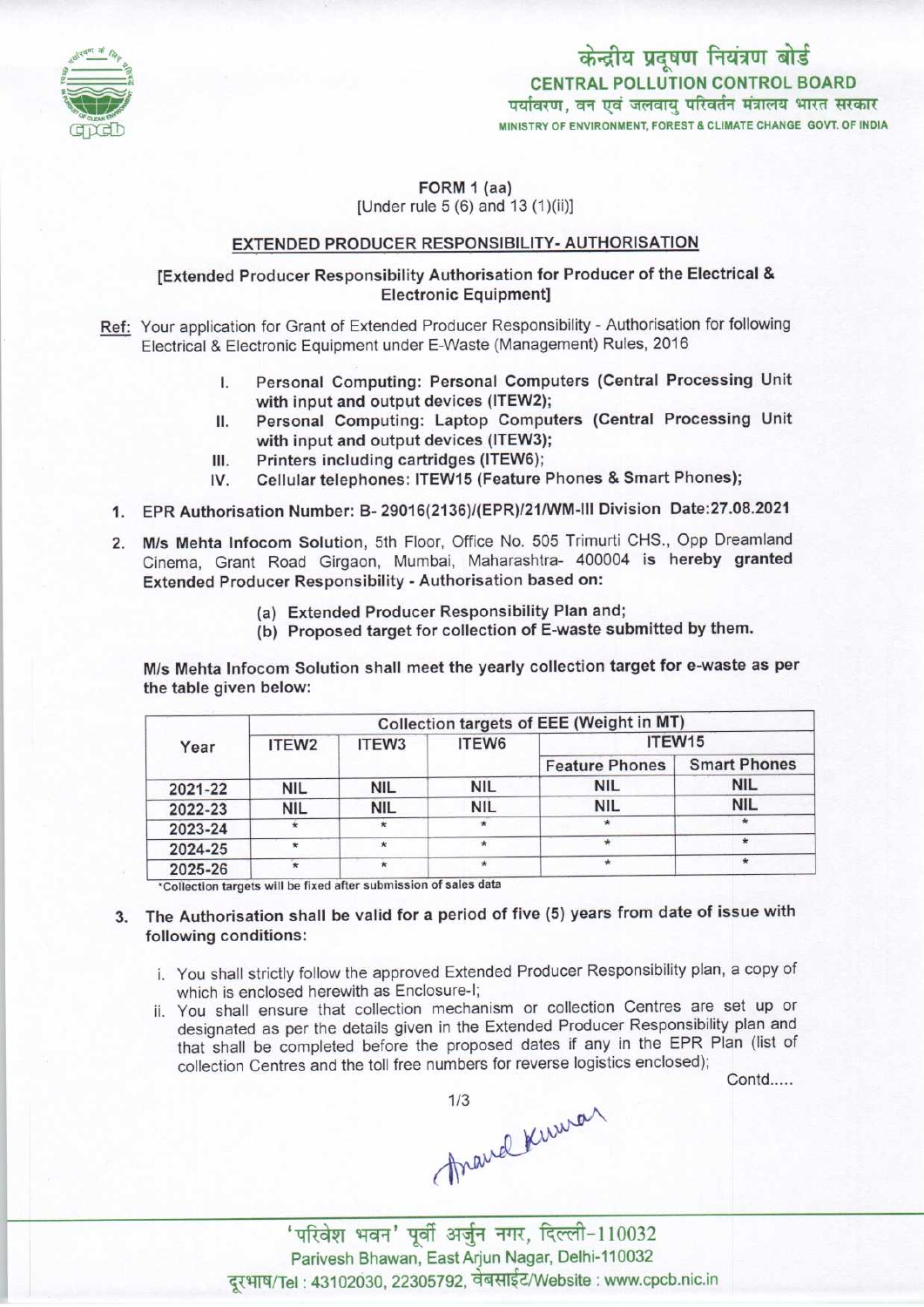

### From pre page...

- iii. You shall ensure that all the collected e-waste is channelized to your dismantler/recycler M/s Greenzon recycling Pvt. Ltd. R-30, UPSIDC, Industrial Area, Sikandrabad, U.P. - 203205 and records shall be maintained at dismantler/ recycler and your end;
- iv. You shall maintain records, in Form-2 of these Rules, of e-waste and make such records available for scrutiny by Central Pollution Control Board;
- v. You shall file annual returns in Form-3 to the Central Pollution Control Board on or before 30th day of June following the financial year to which that returns relates.

# vi. General Terms & Conditions of the Authorisation:

- a. The authorisation shall comply with provisions of the Environment (Protection) Act, 1986 and the E-waste (Management) Rules, 2016 made there under;
- b.The authorisation or its renewal shall be produced for inspection at the request of an officer authorised by the Central Pollution Control Board;
- c.Any change in the approved Extended Producer Responsibility plan should be informed to Central Pollution Control Board within 15 days on which decision shall be communicated by Central Pollution Control Board within sixty days;
- d. It is the duty of the authorised person to take prior permission of the Central Pollution Control Board to close down any collection centre/points or any other facility which are part of the EPR plan;
- e.An application for the renewal of authorisation shall be made aslaid down in subrule (vi) of rule of 13(1) the E-Waste (Management) Rules, 2016;
- f.The Board reserves right to cancel/amend/revoke the authorisation at any time as per the policy of the Board or Government.

## vii. Additional Conditions: -

- a) That the applicant will submit annual sales data along with annual returns;
- b)That the applicant has to ensure that the addresses of collection points provided by them in their EPR Plan are correct and traceable and the collection points/centres are functional;
- c) That the applicant will submit revised application for grant of EPR Authorisation in case of applicant adding/changing PRO or changing its EPR Plan;
- d)That the applicant has to ensure that the e-waste collected at collection centres/points or through Buy-back and DRS mentioned in the application should reach to its authorized dismantler/recycler;

Contd...

2/3<br>Arawel Kuwar